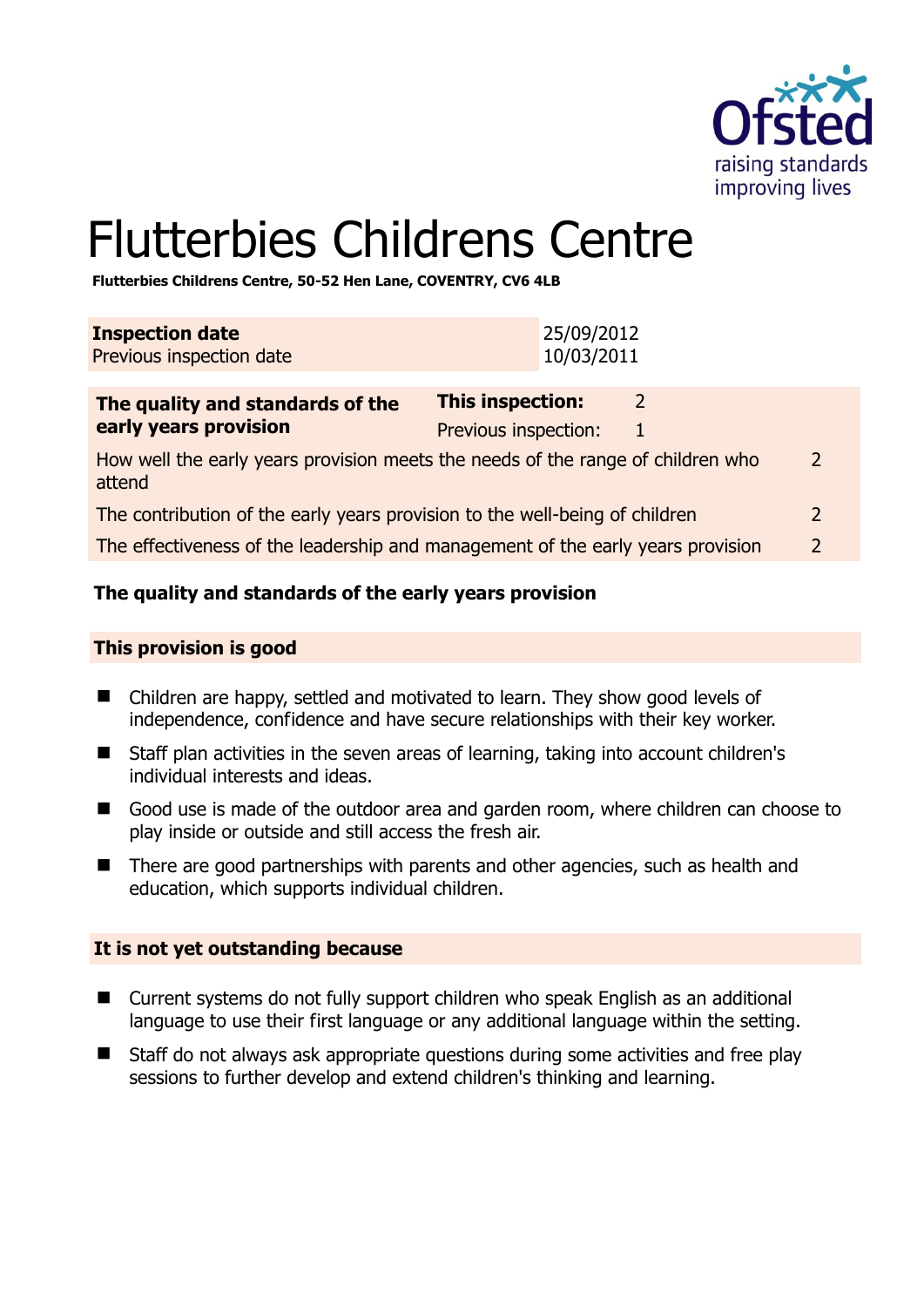# **Information about this inspection**

Inspections of registered early years provision are scheduled:

- at least once in every inspection cycle. The current cycle ends on 31 July 2016
- **n** more frequently where Ofsted identifies a need to do so, for example where provision was previously judged as inadequate
- **•** brought forward in the inspection cycle where Ofsted has received information that suggests the provision may not be meeting the legal requirements of the Early Years Foundation Stage; or where assessment of the provision identifies a need for early inspection
- **P** prioritised for inspection where we have received information that the provision is not meeting the requirements of the Early Years Foundation Stage and which suggests children may not be safe
- at the completion of an investigation into failure to comply with the requirements of the Early Years Foundation Stage.

The provision is also registered on the compulsory part of the Childcare Register. This report includes a judgment about compliance with the requirements of that register.

# **Inspection activities**

- $\blacksquare$  The inspector observed activities in the two main play rooms and in the garden.
- $\blacksquare$  The inspector made joint observations with the manager.

**E** evidence of suitability of practitioners working within the setting, the provider's self-The inspector looked at children's assessment records, planning documentation, evaluation form and a range of other documentation.

 The inspector took account of the views of parents and carers spoken to on the day of the inspection.

# **Inspector**

Kashma Patel

# **Full Report**

# **Information about the setting**

Flutterbies Childrens Centre was re-registered 2010 and is one of 12 settings which is privately owned and managed by Tommies Childcare Ltd. It operates from two main play rooms within a sole occupancy building in Holbrooks, Coventry. Children have access to an enclosed outdoor play area and a garden room. The nursery serves the local community and surrounding areas. The nursery has disabled access.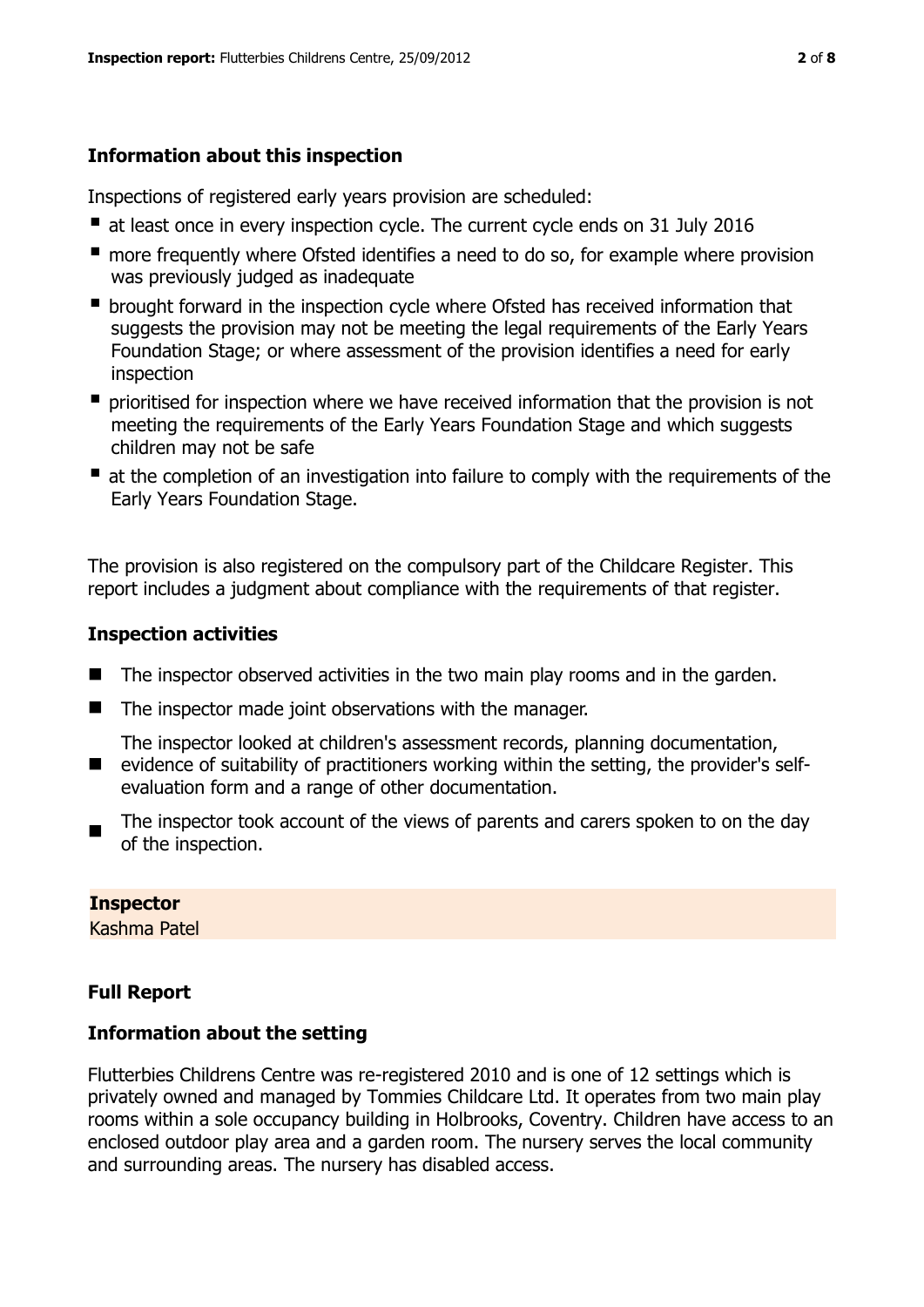The setting is registered on the Early Years Register and compulsory part of the Childcare Register. There are currently 69 children on roll, all of whom are within the early years age range. The nursery opens five days a week all year round, with sessions from 7.30am until 6pm. Children are able to attend for a variety of sessions. The setting currently supports children with special educational needs and/or disabilities and where English is an additional language.

The setting employs 12 members of childcare staff. Of these, three hold appropriate early years qualifications at level 2, five at level 3, two at level 4 and two staff are unqualified. The setting receives support from the local authority.

## **What the setting needs to do to improve further**

## **To further improve the quality of the early years provision the provider should:**

- $\blacksquare$  encourage children who speak English as an additional language to use their first language and any other languages in their play and learning, supporting their language development at home
- develop further staff's knowledge of how to skilfully question children during activities and during free play sessions in order to re-shape tasks and explanations to improve learning.

### **Inspection judgements**

## **How well the early years provision meets the needs of the range of children who attend**

Systems are in place to monitor the educational programme to ensure it meets the needs of the children. Staff are aware of the prime and specific areas of learning and plan a range of activities which are based on children's interests. Staff continually review their planning to promote improvement. All staff have had training in the Early Years Foundation Stage and receive regular support from the local authority. The area manager visits the nursery on a regular basis to support the staff team. Staff seek both parents' and children's views to help make improvement. An action plan is in place which promotes continuous improvement and as a result helps to improve the quality of provision for the benefit of children. For example, polices are being updated and regular team meetings are held to discuss planning and changes in the Early Years Foundation Stage. Staff are currently working on a visual display to help parents understand the seven areas of learning.

The setting works well with parents and other agencies to ensure all children receive the support they need to develop and learn to their full potential. Staff liaise and attend regular reviews with other professionals, such as, the Special Educational Needs Coordinator (SENCO) and the speech and language unit. Effective systems are in place to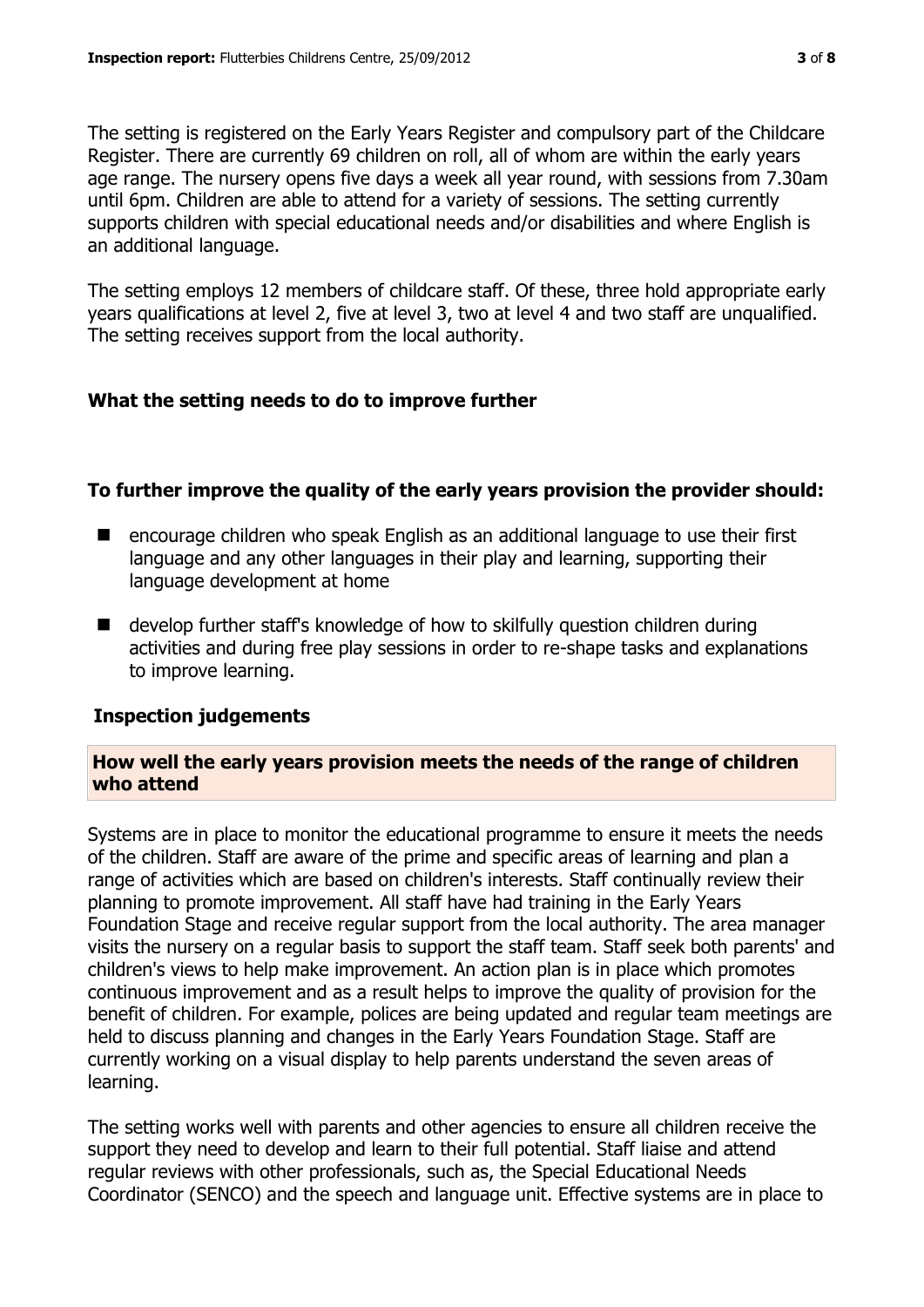promote a smooth transition to school. For example, staff plan visits to the new school and prepare a book with photographs of the school and the new teachers. This helps children to settle and become familiar with the new school.

Good safeguarding arrangements are in place. The setting ensures that all those who may have unsupervised access to children are safe and suitable. Staff receive good quality upto-date training and professional supervision to enable them to carry out their duties to safeguard and promote the welfare of children and their families. Procedures for performance management are thorough and used well to develop the skills and expertise of staff. Staff supervision is valued by staff, as are the professional development opportunities they receive. All staff have completed child protection training, which promotes children's welfare and their development.

### **The contribution of the early years provision to the well-being of children**

The effective key person system and the deployment of staff ensure that all children form secure attachments which help them to settle in to the nursery. Young children display good levels of independence as they explore their new environment, whilst older children have well-established routines during the day to promote their confidence and independence. For example, children help themselves to toys of their choice and serve their own snacks and lunch.

Children settle well because staff have a good knowledge of children's routines, interests and their preferences. As a result, children quickly develop secure attachments with staff which promotes their emotional development. Early investigation and curiosity skills are promoted as young children freely access a range of interesting resources, such as shape sorters, musical activities and treasure baskets. Children develop an understanding of how to keep themselves safe as they learn to carefully walk up and down the stairs and listen to and follow instructions from staff. Effective procedures are in place for local outings and these are used effectively to help children learn about road safety. Written risk assessments further promote children's safety and these cover toys, activities and equipment.

### **The effectiveness of the leadership and management of the early years provision**

Systems are in place to monitor the educational programme to ensure it meets the needs of the children. Staff are aware of the prime and specific areas of learning and plan a range of activities which are based on children's interests. Staff continually review their planning to promote improvement. All staff have had training in the Early Years Foundation Stage and receive regular support from the local authority. The area manager visits the nursery on a regular basis to support the staff team. Staff seek both parent's and children's views to help make improvement. An action plan is in place which promotes continuous improvement and as a result helps to improve the quality of provision for the benefit of children. For example, polices are being updated and regular team meetings are held to discuss planning and changes in the Early Years Foundation Stage. Staff are currently working on a visual display to help parents understand the seven areas of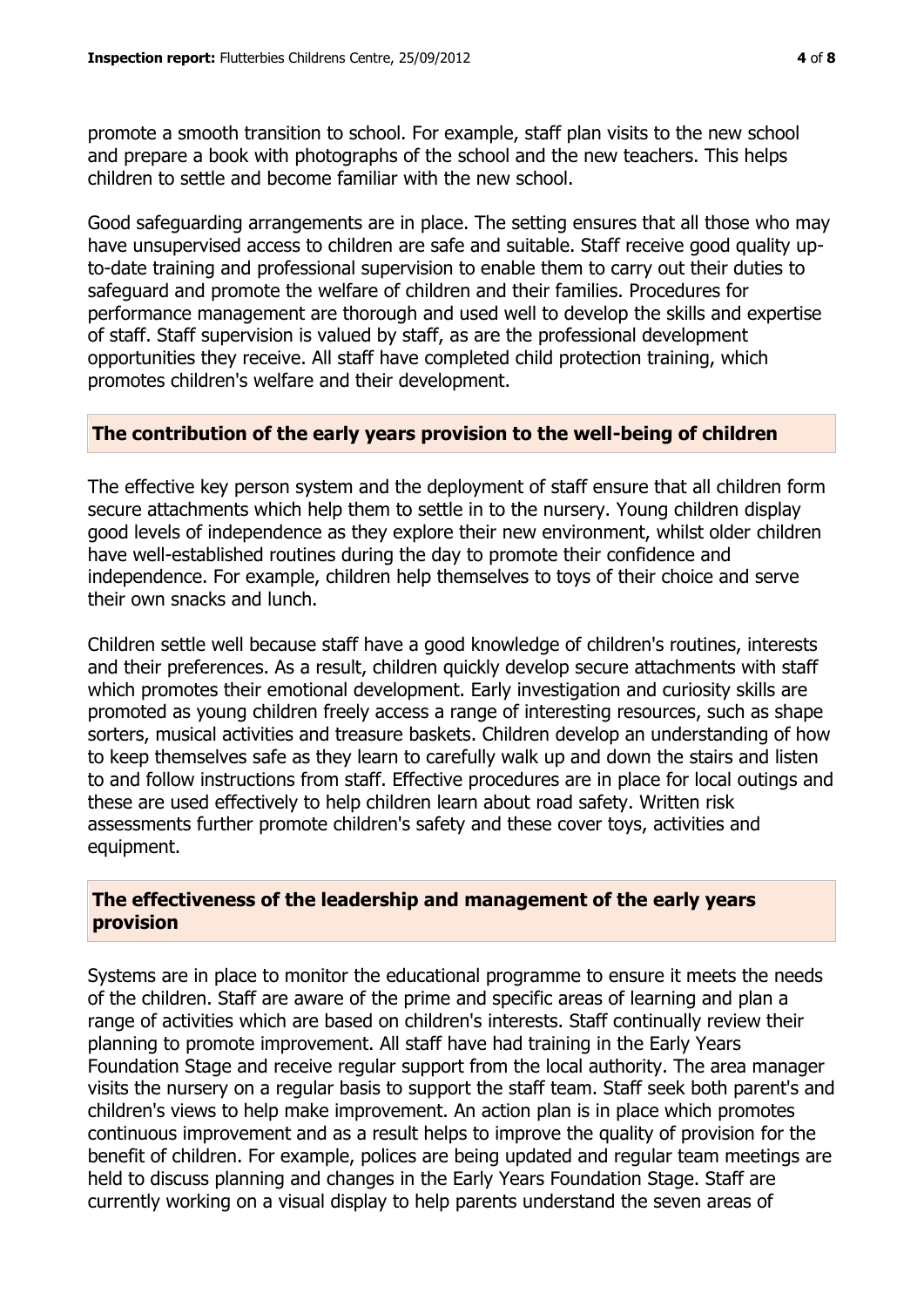#### learning.

The setting works well with parents and other agencies to ensure all children receive the support they need to develop and learn to their full potential. Staff liaise and attend regular reviews with other professionals, such as, the Special Educational Needs Coordinator (SENCO) and the speech and language unit. Effective systems are in place to promote a smooth transition to school. For example, staff plan visits to the new school and prepare a book with photographs of the school and the new teachers. This helps children to settle and become familiar with the new school.

Good safeguarding arrangements are in place. The setting ensures that all those who may have unsupervised access to children are safe and suitable. Staff receive good quality upto-date training and professional supervision to enable them to carry out their duties to safeguard and promote the welfare of children and their families. Procedures for performance management are thorough and used well to develop the skills and expertise of staff. Staff supervision is valued by staff, as are the professional development opportunities they receive. All staff have completed child protection training, which promotes children's welfare and their development.

# **The Childcare Register**

The requirements for the compulsory part of the Childcare Register are **Met**

# **What inspection judgements mean**

| <b>Grade</b> | <b>Judgement</b> | <b>Description</b>                                                                                                                                                                                                                                                                                                             |  |  |  |
|--------------|------------------|--------------------------------------------------------------------------------------------------------------------------------------------------------------------------------------------------------------------------------------------------------------------------------------------------------------------------------|--|--|--|
| Grade 1      | Outstanding      | Outstanding provision is highly effective in meeting the needs<br>of all children exceptionally well. This ensures that children are<br>very well prepared for the next stage of their learning.                                                                                                                               |  |  |  |
| Grade 2      | Good             | Good provision is effective in delivering provision that meets<br>the needs of all children well. This ensures children are ready<br>for the next stage of their learning.                                                                                                                                                     |  |  |  |
| Grade 3      | Satisfactory     | Satisfactory provision is performing less well than expectations<br>in one or more of the key areas. It requires improvement in<br>order to be good.                                                                                                                                                                           |  |  |  |
| Grade 4      | Inadequate       | Provision that is inadequate requires significant improvement<br>and/or enforcement. The provision is failing to give children an<br>acceptable standard of early years education and/or is not<br>meeting the safeguarding and welfare requirements of the<br>Early Years Foundation Stage. It will be inspected again within |  |  |  |

# **Registered early years provision**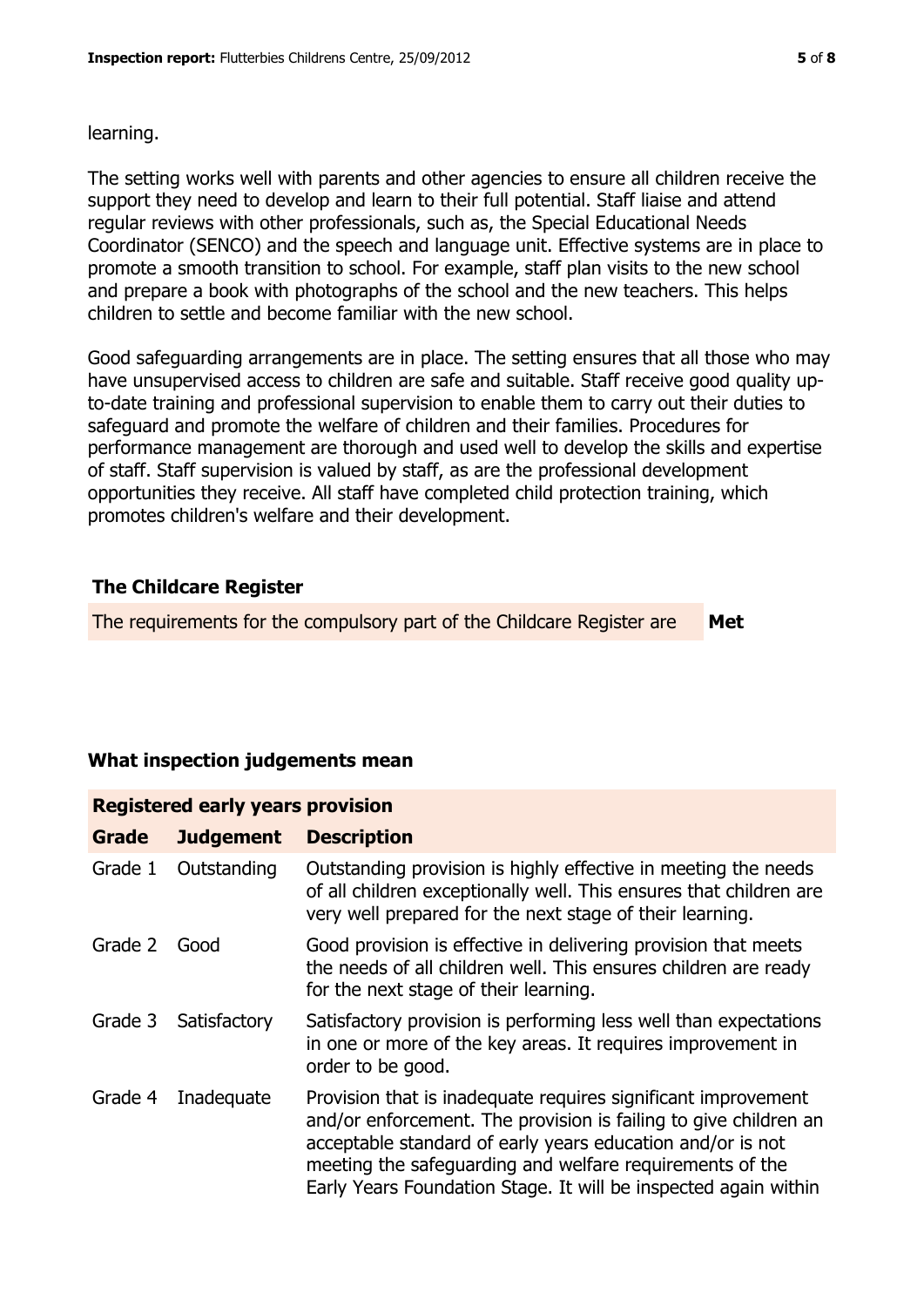|         | 12 months of the date of this inspection.                                                                                                       |
|---------|-------------------------------------------------------------------------------------------------------------------------------------------------|
| Met     | The provision has no children on roll. The inspection judgement<br>is that the provider continues to meet the requirements for<br>registration. |
| Not Met | The provision has no children on roll. The inspection judgement<br>is that the provider does not meet the requirements for<br>registration.     |

### **Inspection**

This inspection was carried out by Ofsted under Sections 49 and 50 of the Childcare Act 2006 on the quality and standards of provision that is registered on the Early Years Register. The registered person must ensure that this provision complies with the statutory framework for children's learning, development and care, known as the Early Years Foundation Stage.

### **Setting details**

| Unique reference number       | EY418306                 |
|-------------------------------|--------------------------|
| <b>Local authority</b>        | Coventry                 |
| <b>Inspection number</b>      | 882803                   |
| <b>Type of provision</b>      |                          |
| <b>Registration category</b>  | Childcare - Non-Domestic |
| Age range of children         | $0 - 17$                 |
| <b>Total number of places</b> | 62                       |
| Number of children on roll    | 69                       |
| <b>Name of provider</b>       | Tommies Childcare Ltd    |
| Date of previous inspection   | 10/03/2011               |
| <b>Telephone number</b>       | 02476 638 700            |

Any complaints about the inspection or the report should be made following the procedures set out in the guidance 'raising concerns and making complaints about Ofsted', which is available from Ofsted's website: www.ofsted.gov.uk. If you would like Ofsted to send you a copy of the guidance, please telephone 0300 123 4234, or email enquiries@ofsted.gov.uk.

### **Type of provision**

For the purposes of this inspection the following definitions apply: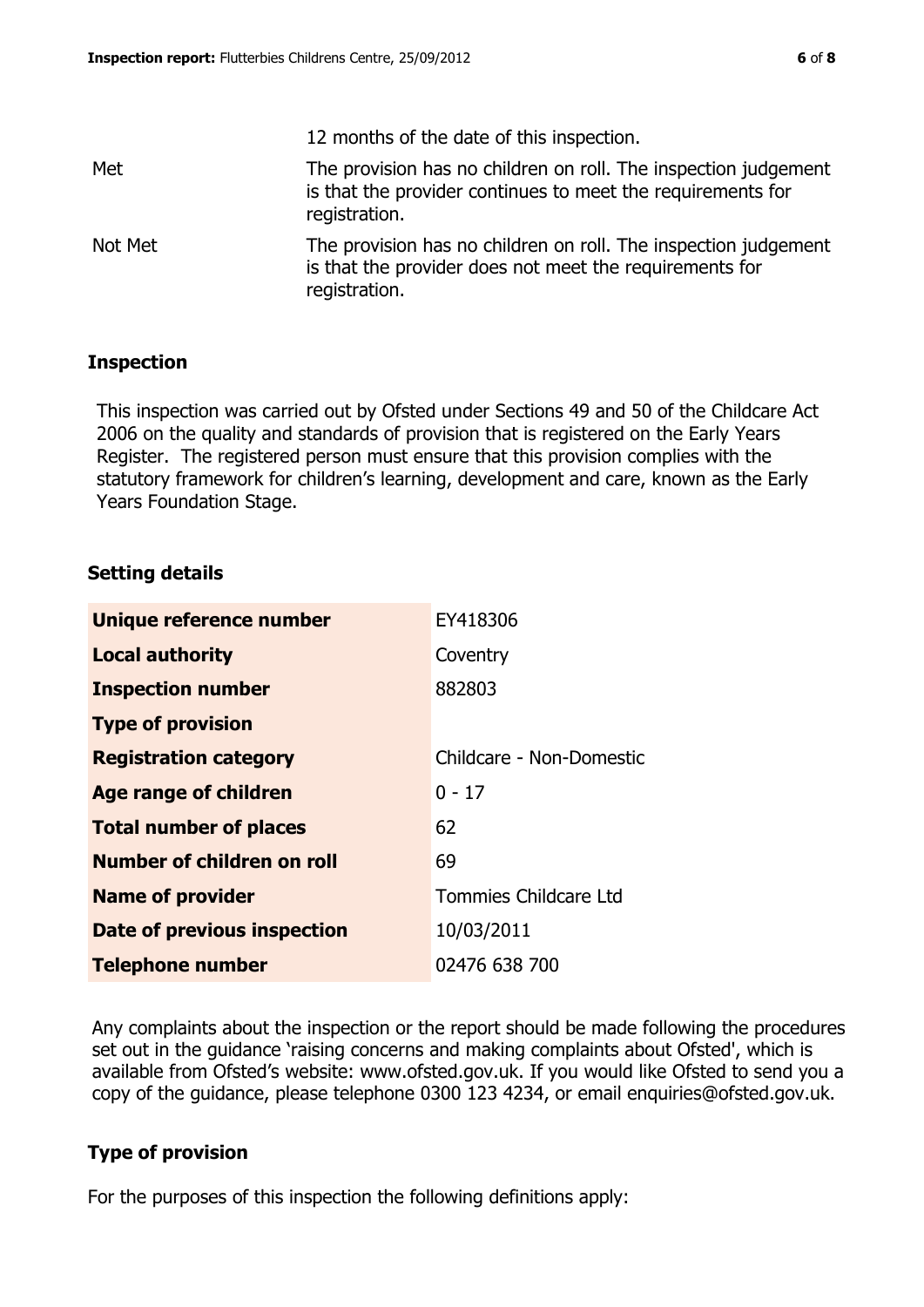Full-time provision is that which operates for more than three hours. These are usually known as nurseries, nursery schools and pre-schools and must deliver the Early Years Foundation Stage. They are registered on the Early Years Register and pay the higher fee for registration.

Sessional provision operates for more than two hours but does not exceed three hours in any one day. These are usually known as pre-schools, kindergartens or nursery schools and must deliver the Early Years Foundation Stage. They are registered on the Early Years Register and pay the lower fee for registration.

Childminders care for one or more children where individual children attend for a period of more than two hours in any one day. They operate from domestic premises that are usually their own home. They are registered on the Early Years Register and must deliver the Early Years Foundation Stage.

Out of school provision may be sessional or full-time provision and is delivered before or after school and/or in the summer holidays. They are registered on the Early Years Register and must deliver the Early Years Foundation Stage. Where children receive their Early Years Foundation Stage in school these providers do not have to deliver the learning and development requirements in full but should complement the experiences children receive in school.